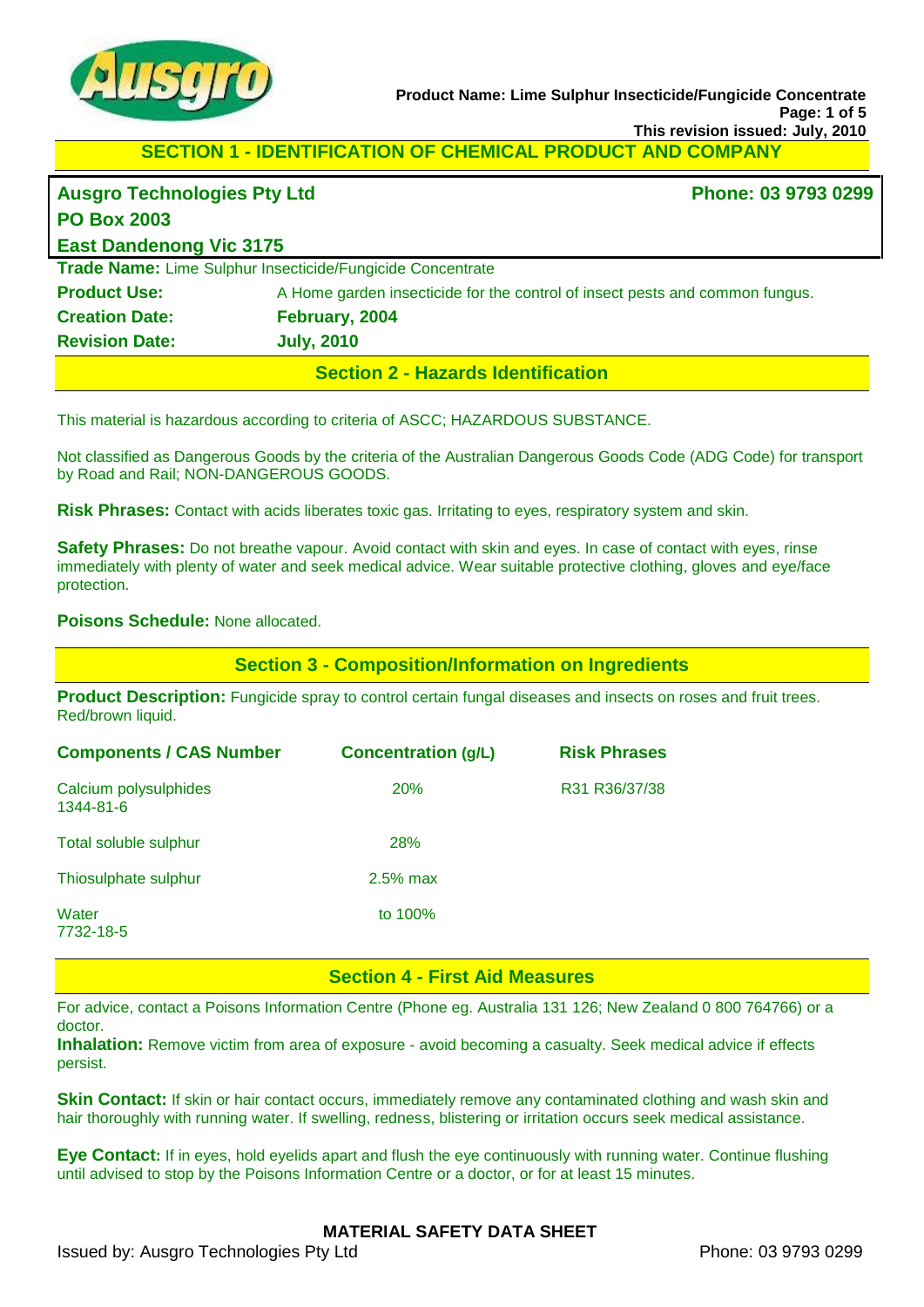

**Product Name: Lime Sulphur Insecticide/Fungicide Concentrate Page: 2 of 5 This revision issued: July, 2010**

**Ingestion:** Rinse mouth with water. If swallowed, give a glass of water to drink. If vomiting occurs give further water. Seek medical advice.

#### **Medical attention and special treatment:** Treat symptomatically.

## **Section 5 - Fire Fighting Measures**

**Hazards from combustion products:** Non-combustible material.

**Precautions for fire fighters and special protective equipment:** Decomposes on heating emitting toxic fumes, including those of oxides of sulfur . Fire fighters to wear self-contained breathing apparatus and suitable protective clothing if risk of exposure to products of decomposition.

**Suitable Extinguishing Media:** Not combustible, however, if material is involved in a fire use: Water fog (or if unavailable fine water spray), foam, dry agent (carbon dioxide, dry chemical powder).

### **Section 6 - Accidental Release Measures**

**Methods and materials for containment and clean up:** Wear protective equipment to prevent skin and eye contact. Contain - prevent run off into drains and waterways. Use absorbent (soil, sand or other inert material). Collect and seal in properly labelled containers. If contamination of sewers or waterways has occurred advise local emergency services.

## **Section 7 - Handling and Storage**

**Conditions for safe storage:** Store in the closed, original container in a dry, cool, well-ventilated area out of direct sunlight. Keep containers closed when not in use - check regularly for leaks.

**Precautions for safe handling:** Keep out of reach of children. Avoid skin and eye contact and breathing in vapour, mists and aerosols.

## **Section 8 - Exposure Controls and Personal Protection**

#### **Occupational Exposure Limits:**

No value assigned for this specific material by the National Occupational Health and Safety Commission. However, Exposure Standard(s) for decomposition product(s):

Hydrogen sulfide: 8hr TWA = 14 mg/m3 (10 ppm), 15 min STEL 21 mg/m3 (15 ppm)

As published by the National Occupational Health and Safety Commission.

TWA - The time-weighted average airborne concentration over an eight-hour working day, for a five-day working week over an entire working life.

STEL (Short Term Exposure Limit) - the average airborne concentration over a 15 minute period which should not be exceeded at any time during a normal eight hour work day. According to current knowledge this concentration should neither impair the health of, nor cause undue discomfort to, nearly all workers.

These Exposure Standards are guides to be used in the control of occupational health hazards. All atmospheric contamination should be kept to as low a level as is workable. These exposure standards should not be used as fine dividing lines between safe and dangerous concentrations of chemicals. They are not a measure of relative toxicity.

**Engineering controls:** Natural ventilation should be adequate under normal use conditions.

**Personal Protective Equipment:** Avoid contact with eyes and skin. Do NOT inhale spray mist. When preparing spray and using the prepared spray, wear cotton overalls buttoned to the neck and wrist and a washable hat and elbow-length PVC gloves and face shield or goggles. After use and before eating, drinking or smoking, wash hands, arms and face thoroughly with soap and water. After each day's use, wash gloves and goggles or face shield and contaminated clothing.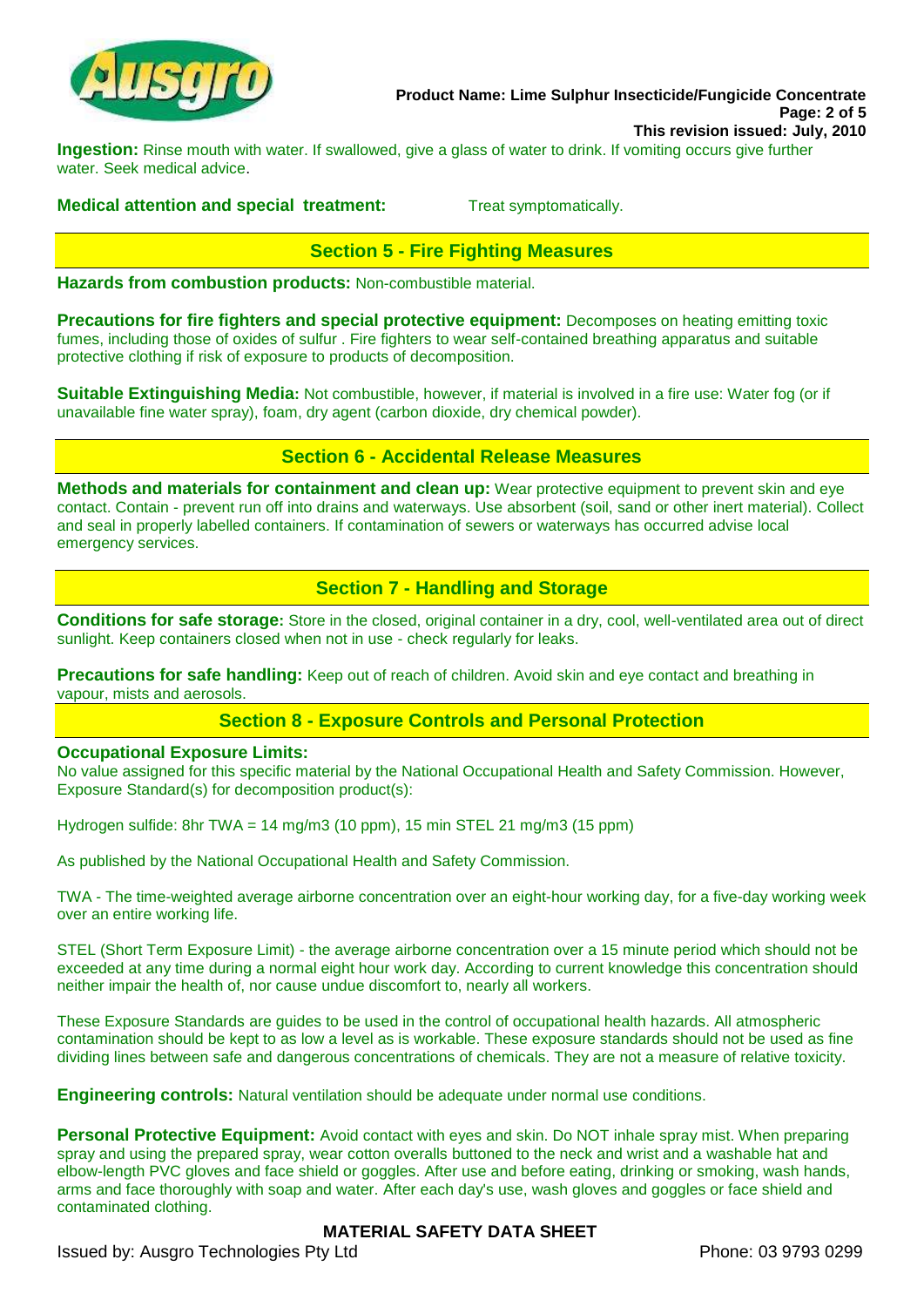

### **Section 9 - Physical and Chemical Properties:**

**Physical state:** Liquid

**Colour:** Deep Orange

**Odour:** Rotten egg

**Solubility:** Soluble in water.

**Specific Gravity:** 1.24

**Relative Vapour Density (air=1):** N Av

**Vapour Pressure (20 °C):** N Av

**Flash Point (°C):** N App

**Boiling Point/Range (°C):** >100

**pH:** 10.5-11.5

**Evaporation Rate:** N Av

#### **Section 10 - Stability and Reactivity**

**Chemical stability:** Reacts with acids liberating toxic hydrogen sulphide gas.

#### **Section 11 - Toxicological Information**

No adverse health effects expected if the product is handled in accordance with this Safety Data Sheet and the product label. Symptoms or effects that may arise if the product is mishandled and overexposure occurs are:

**Ingestion:** Swallowing can result in nausea, vomiting, abdominal pain, diarrhoea, headache, dizziness, stupor, convulsions, paralysis and death.

**Eye contact:** A severe eye irritant. Contamination of eyes can result in permanent injury.

**Skin contact:** Contact with skin may result in irritation.

**Inhalation:** Material is irritant to the mucous membranes of the respiratory tract (airways).

**Long Term Effects:** No information available for the product.

**Toxicological Data:** No LD50 data available for the product.

### **Section 12 - Ecological Information**

**Ecotoxicity:** Avoid contaminating waterways and fishponds. Do not allow spray to drift onto aquatic environments, other crops or desirable plants or outside the target area. Keep children, pets, wildlife and birds off treated areas until the spray is dry.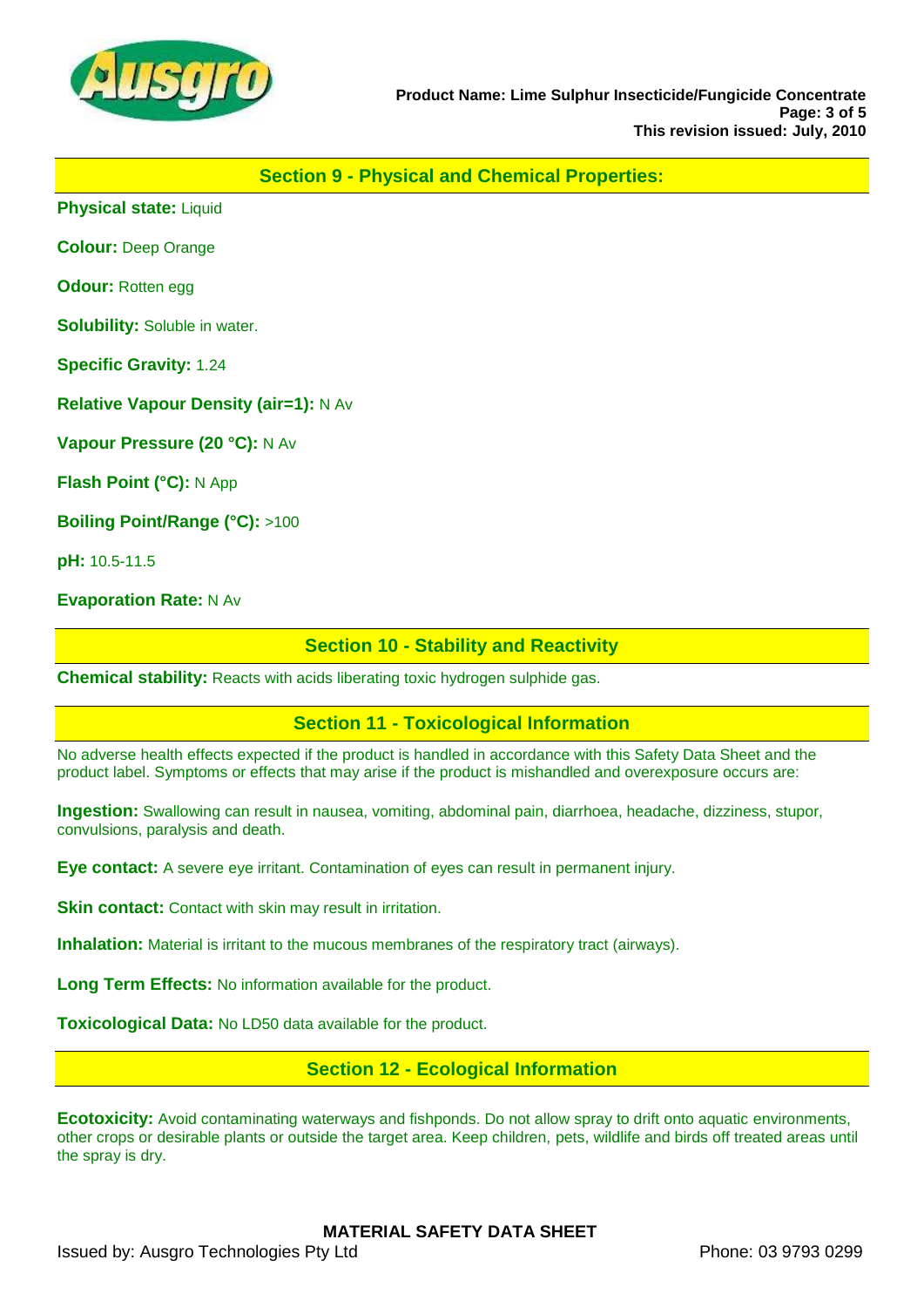

### **Section 13 - Disposal Considerations**

**Disposal:** Refer to local government authority for disposal recommendations.

### **Section 14 - Transport Information**

**Road and Rail Transport:** Not classified as Dangerous Goods by the criteria of the Australian Dangerous Goods Code (ADG Code) for transport by Road and Rail; NON-DANGEROUS GOODS.

**Marine Transport:** Not classified as Dangerous Goods by the criteria of the International Maritime Dangerous Goods Code (IMDG Code) for transport by sea; NON-DANGEROUS GOODS.

**Air Transport:** Not classified as Dangerous Goods by the criteria of the International Air Transport Association (IATA) Dangerous Goods Regulations for transport by air; NON-DANGEROUS GOODS.

#### **Section 15 - Regulatory Information**

**Classification:** This material is hazardous according to criteria of ASCC; HAZARDOUS SUBSTANCE.

**Hazard Category:** Xi: Irritant

**Risk Phrase(s):** R31: Contact with acids liberates toxic gas. R36/37/38: Irritating to eyes, respiratory system and skin.

**Safety Phrase(s):** S23: Do not breathe vapour/mist/aerosol. S24/25: Avoid contact with skin and eyes.

S26: In case of contact with eyes, rinse immediately with plenty of water and seek medical advice.

S36/37/39: Wear suitable protective clothing, gloves and eye/face protection.

**Poisons Schedule:** None allocated.

This product is registered in Australia by the Australian Pesticides & Veterinary Medicines Authority (APVMA).

### **Section 16 - Other Information**

#### **This MSDS contains only safety-related information. For other data see product literature.**

| <b>Acronyms:</b>                                           |                                                                                                                                                                                                                            |
|------------------------------------------------------------|----------------------------------------------------------------------------------------------------------------------------------------------------------------------------------------------------------------------------|
| <b>ADG Code</b>                                            | Australian Code for the Transport of Dangerous Goods by Road and Rail                                                                                                                                                      |
| <b>AICS</b>                                                | <b>Australian Inventory of Chemical Substances</b>                                                                                                                                                                         |
| <b>CAS number</b>                                          | <b>Chemical Abstracts Service Registry Number</b>                                                                                                                                                                          |
| <b>Hazchem Number</b>                                      | Emergency action code of numbers and letters that provide information to<br>emergency services especially firefighters                                                                                                     |
| <b>IARC</b>                                                | International Agency for Research on Cancer                                                                                                                                                                                |
| <b>NOHSC</b>                                               | National Occupational Health and Safety Commission                                                                                                                                                                         |
| <b>NOS</b>                                                 | Not otherwise specified                                                                                                                                                                                                    |
| <b>NTP</b>                                                 | National Toxicology Program (USA)                                                                                                                                                                                          |
| <b>SUSDP</b>                                               | Standard for the Uniform Scheduling of Drugs & Poisons                                                                                                                                                                     |
| <b>UN Number</b>                                           | <b>United Nations Number</b>                                                                                                                                                                                               |
| HOW THE PRODUCT WILL BE HANDLED AND USED IN THE WORKPLACE. | THIS MSDS SUMMARISES OUR BEST KNOWLEDGE OF THE HEALTH AND SAFETY HAZARD INFORMATION OF THE PRODUCT AND<br>HOW TO SAFELY HANDLE AND USE THE PRODUCT IN THE WORKPLACE. EACH USER MUST REVIEW THIS MSDS IN THE CONTEXT OF     |
|                                                            | IF CLARIFICATION OR FURTHER INFORMATION IS NEEDED TO ENSURE THAT AN APPROPRIATE RISK ASSESSMENT CAN BE MADE,<br>THE USER SHOULD CONTACT THIS COMPANY SO WE CAN ATTEMPT TO OBTAIN ADDITIONAL INFORMATION FROM OUR SUPPLIERS |
| TO OUR CUSTOMERS AND IS ALSO AVAILABLE ON REQUEST.         | OUR RESPONSIBILITY FOR PRODUCTS SOLD IS SUBJECT TO OUR STANDARD TERMS AND CONDITIONS, A COPY OF WHICH IS SENT                                                                                                              |